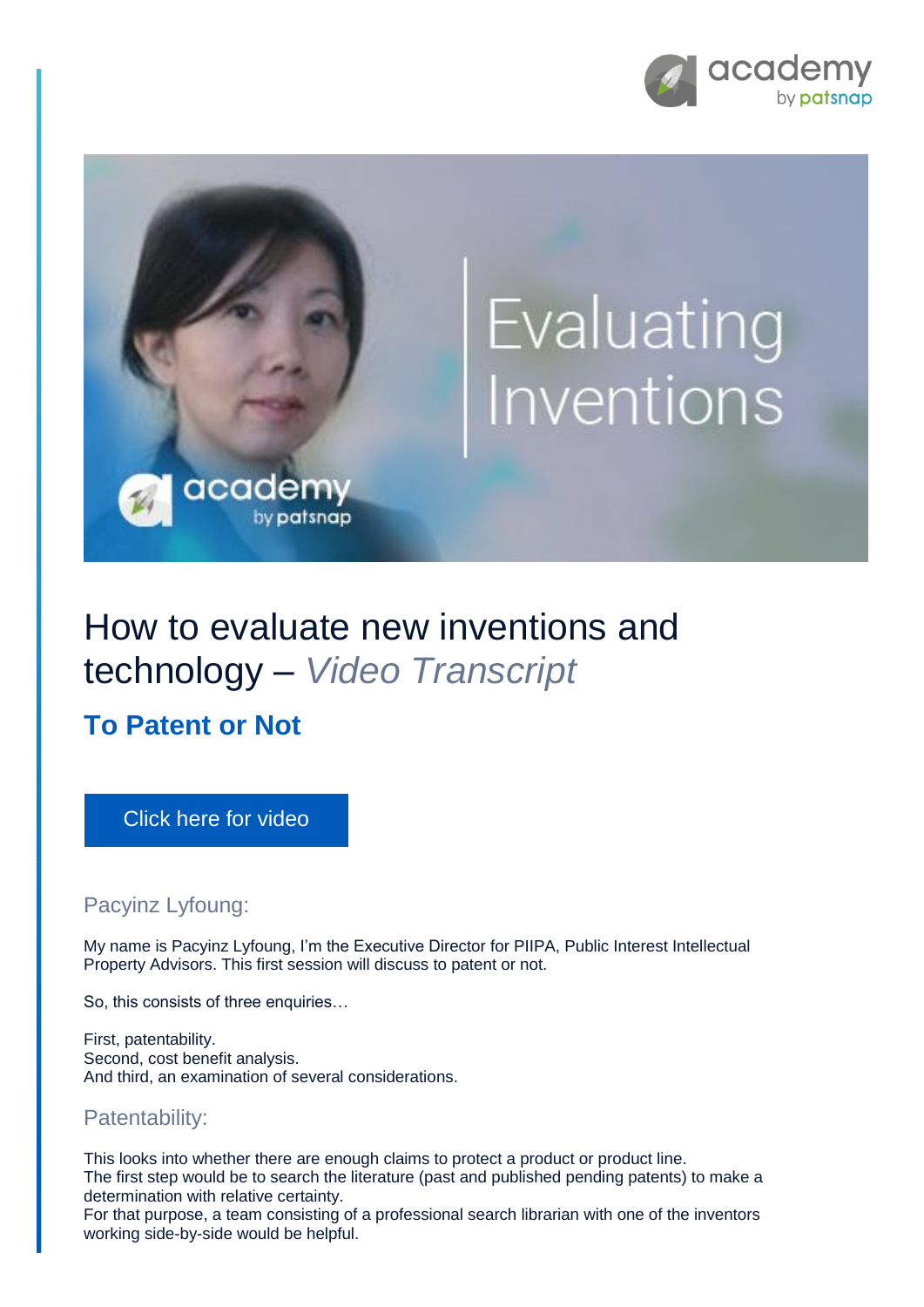

If potentially important prior art is found, then a patent agent can be added to the team to evaluate the significance of a prior art and the likely claims that would still be available. It would be important to pay attention to dominant patents.

The process will also help to evaluate whether there will be broad claims.

The patentability search will also look at whether it is too early to patent, as the patent can expire before the product reaches the market.

In this process, an assessment will also be made whether the field is moving so fast that patenting is irrelevant as the innovation becomes obsolete.

Finally, it helps to assess whether the patent can be easily enforced, meaning: can infringement be easily detected?

The next step involves a cost benefit analysis

This will look at whether patenting would generate sufficient revenues to either attract an investor or justify the expenses of patenting. It will look for answers to questions such as:

Are there sufficient time and resources to complete a market study? Especially when, for example in academia there may be policies to not delay publication.

There may be confidentiality requirements before patenting that will limit the depth of the market research.

The more innovative the invention, the harder it will be to get good market feedback as it is not easy to judge the value of something that has never been seen before.

Finally, the last step of the patentability process involves looking at several considerations, such as:

Looking at the market:

What need is there for the invention? Is it a major or a minor need? Is it a small or a large market? Is the market established or will the market need to be developed? Is the invention going to be taking place in a growing field or in a dying field?

Another consideration would be to really look at the technology itself:

How would the new technology change how the market meets the need? Is it a new and better technology? Can there be a demonstration of the technology given to the investor or licensee? How long and how much money [is needed] to develop the invention into a commercial product?

The next consideration relates to the inventor:

Is the invention in her area of expertise? What are her business connections? Is she famous? Does she have realistic expectations? Can she handle working with investors/licensees without being too naïve or too paranoid?

Other considerations would include other factors, such as…

### Social Responsibility:

Is it better to patent or leave the invention in the public domain? Would early IP protection mean more investment to develop the invention faster? Would early IP protection and related exclusivity prohibit exploring other applications for the invention?

### Public Interest is also a consideration in patenting:

Is the invention self-evidently useful and widely used without patenting? Is there the dual option to get revenues from non-exclusive licensing and allow some public use? If patented to cover the costs of development and scaling up, is it possible to carve out affordable access for targeted beneficiaries? Could you require sublicensing to meet the needs of developing countries? Can aggregation through patenting and limited licenses create a sufficiently profitable market that will encourage development and clinical testing for drugs and vaccines?

Finally, there are many local considerations that depend on the institution and the geographic